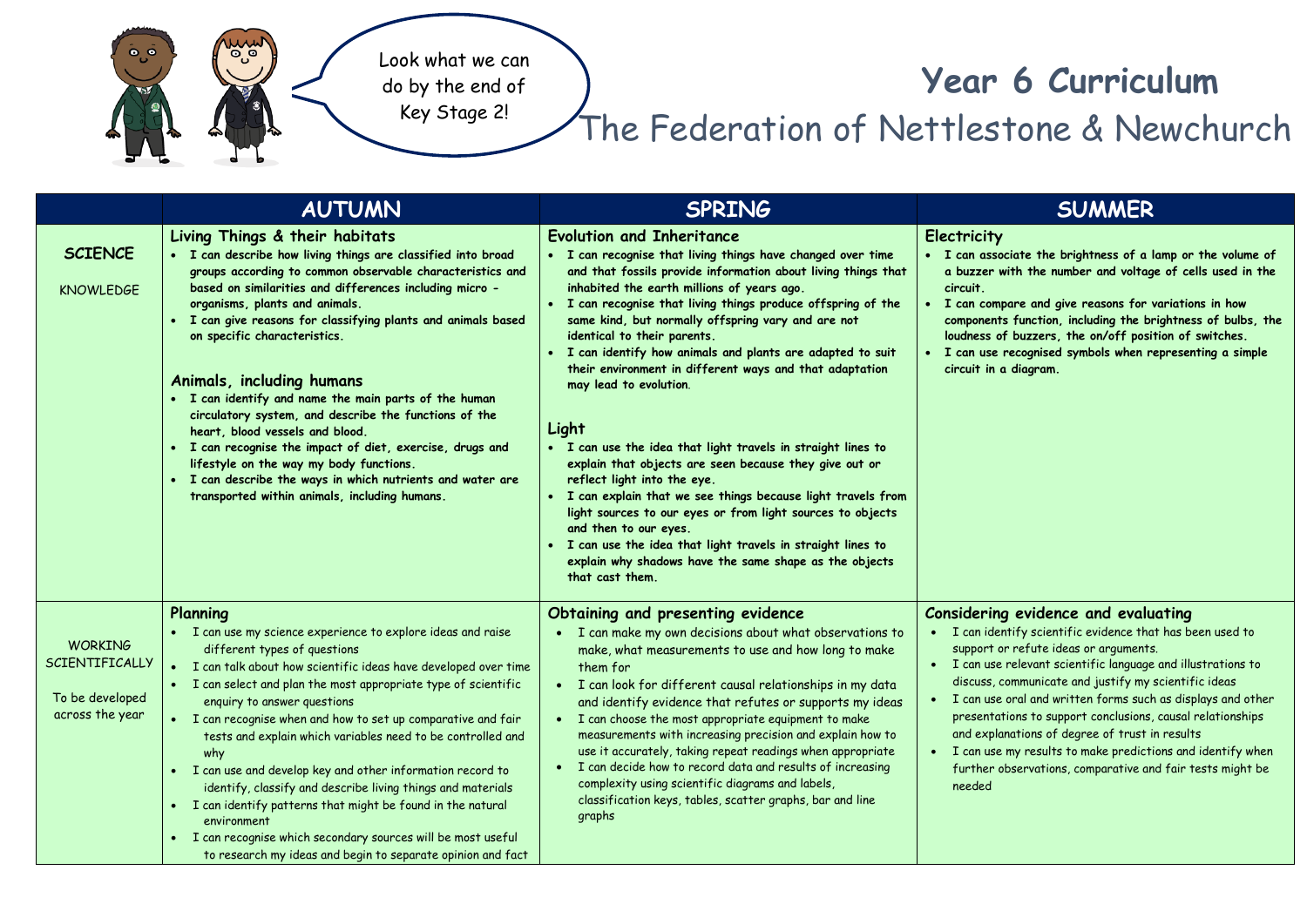| <b>HISTORY</b><br><b>KNOWLEDGE</b><br><b>SKILLS AND</b><br><b>UNDERSTANDING</b><br>To be developed<br>across the year   | Knowledge<br>A non-European society that<br>provides contrasts with British<br>history<br>- Mayan civilization c. AD 900.<br>A study of an aspect or theme in                                                                                                                                                                                                                                                                                                                                                                                                                                                                                                                                                                                                                                                                                                                                                                                                                                                                   | <b>Chronological understanding</b><br>· I can say where a period of history fits<br>on a timeline.<br>• I can place a specific event on a timeline<br>by decade.<br>I can place features of historical events<br>and people from past societies and periods<br>in a chronological framework.                                                                                                                                                                                                                        | <b>Knowledge and interpretation</b><br>• I can summarise the main events from a<br>specific period in history, explaining the<br>order in which key events happened.<br>· I can summarise how Britain has had a<br>major influence on world history.<br>• I can summarise what Britain may have<br>learnt from other countries and                                                               | <b>Historical enquiry</b><br>• I can look at two different versions and<br>say how the author may be attempting to<br>persuade or give a specific viewpoint.<br>• I can identify and explain my<br>understanding of propaganda.<br>· I can describe a key event from Britain's<br>past using a range of evidence from                                                                                                                                                                                                                                                                                                                                                                                                                                                                                                                                                                                                                                                                                                                                                |
|-------------------------------------------------------------------------------------------------------------------------|---------------------------------------------------------------------------------------------------------------------------------------------------------------------------------------------------------------------------------------------------------------------------------------------------------------------------------------------------------------------------------------------------------------------------------------------------------------------------------------------------------------------------------------------------------------------------------------------------------------------------------------------------------------------------------------------------------------------------------------------------------------------------------------------------------------------------------------------------------------------------------------------------------------------------------------------------------------------------------------------------------------------------------|---------------------------------------------------------------------------------------------------------------------------------------------------------------------------------------------------------------------------------------------------------------------------------------------------------------------------------------------------------------------------------------------------------------------------------------------------------------------------------------------------------------------|--------------------------------------------------------------------------------------------------------------------------------------------------------------------------------------------------------------------------------------------------------------------------------------------------------------------------------------------------------------------------------------------------|----------------------------------------------------------------------------------------------------------------------------------------------------------------------------------------------------------------------------------------------------------------------------------------------------------------------------------------------------------------------------------------------------------------------------------------------------------------------------------------------------------------------------------------------------------------------------------------------------------------------------------------------------------------------------------------------------------------------------------------------------------------------------------------------------------------------------------------------------------------------------------------------------------------------------------------------------------------------------------------------------------------------------------------------------------------------|
|                                                                                                                         | British history that extends pupils'<br>chronological knowledge beyond<br>1066<br>- changes in an aspect of social history - crime<br>and punishment from the Anglo-Saxons to the<br>present.                                                                                                                                                                                                                                                                                                                                                                                                                                                                                                                                                                                                                                                                                                                                                                                                                                   | • I can appreciate that some ancient<br>civilizations showed greater advancements<br>than people who lived centuries after<br>them.                                                                                                                                                                                                                                                                                                                                                                                 | civilizations through time gone by and more<br>recently.<br>• I can describe features of historical<br>events and people from past societies and<br>periods they have studied.<br>I can they recognise and describe<br>differences and similarities/ changes and<br>continuity between different periods of<br>history.<br>I can explain how crime and punishment<br>has changed over the years. | different sources.<br>I can communicate knowledge and<br>understanding orally and in writing and<br>offer points of view based upon what I<br>have found out.                                                                                                                                                                                                                                                                                                                                                                                                                                                                                                                                                                                                                                                                                                                                                                                                                                                                                                        |
| <b>GEOGRAPHY</b><br><b>KNOWLEDGE</b><br><b>SKILLS AND</b><br><b>UNDERSTANDING</b><br>To be developed<br>across the year | LOCATIONAL AND PLACE<br><b>KNOWLEDGE</b><br>• I can locate the world's countries, using<br>maps to focus on South America,<br>concentrating on environmental regions,<br>key physical and human characteristics,<br>countries, and major cities.<br>· I understand geographical similarities and<br>differences through the study of human<br>and physical geography of a region of the<br>United Kingdom and a region within South<br>America.<br>• I can identify the position and significance<br>of latitude, longitude, Equator, Northern<br>Hemisphere, Southern Hemisphere, the<br>Tropics of Cancer and Capricorn, Arctic<br>and Antarctic Circle, the Prime/Greenwich<br>Meridian and time zones (including day and<br>night).<br>• I can locate the USA and Canada on a<br>world map and atlas.<br>• I can locate and name the main countries<br>of South America on a world map and<br>atlas.<br>• I can name the main desert regions of the<br>world.<br>• I can name the main areas of rainforest<br>in the world. | <b>HUMAN GEOGRAPHY</b><br>· I can give an extended description of the<br>human features of different places<br>around the world.<br>· I can map land use with my own criteria.<br>• I can describe how some places are<br>similar and others are different in<br>relation to their human features.<br>Challenge<br>$\bullet$<br>· I can explain how human activity has<br>caused an environment to change.<br>• I can analyse population data on two<br>settlements and report on findings and<br>questions raised. | PHYSICAL GEOGRAPHY<br>· I can give extended descriptions of the<br>physical features of different places<br>around the world.<br>• I can describe how some places are<br>similar and others are different in<br>relation to their physical features.<br>• I can describe and understand key<br>aspects of physical geography - climate<br>zones, biomes and vegetation belts.                    | GEOGRAPHICAL ENQUIRY AND<br><b>FIELDWORK</b><br>. I can use maps, atlases, globes and<br>digital/computer mapping to locate<br>countries and describe features studied.<br>. I can use maps, atlases, globes and<br>digital/computer mapping to locate<br>countries and describe features studied.<br>. I can use the eight points of a compass,<br>four and six-figure grid references,<br>symbols and key (including the use of<br>Ordnance Survey maps) to build their<br>knowledge of the United Kingdom and the<br>wider world.<br>. I can confidently use a range of maps,<br>atlases, images, globes and digital<br>mapping.<br>. I can confidently and accurately use the 8<br>point compass directions to follow and give<br>directions to build knowledge of the UK<br>and the wider world.<br>. I can accurately use six figure grid<br>references on an OS Map.<br>. I can draw a variety of maps, sketches<br>and plans with accurate symbols, keys and<br>scale.<br>· I can ask a range of geographical<br>questions to carry out an investigation and |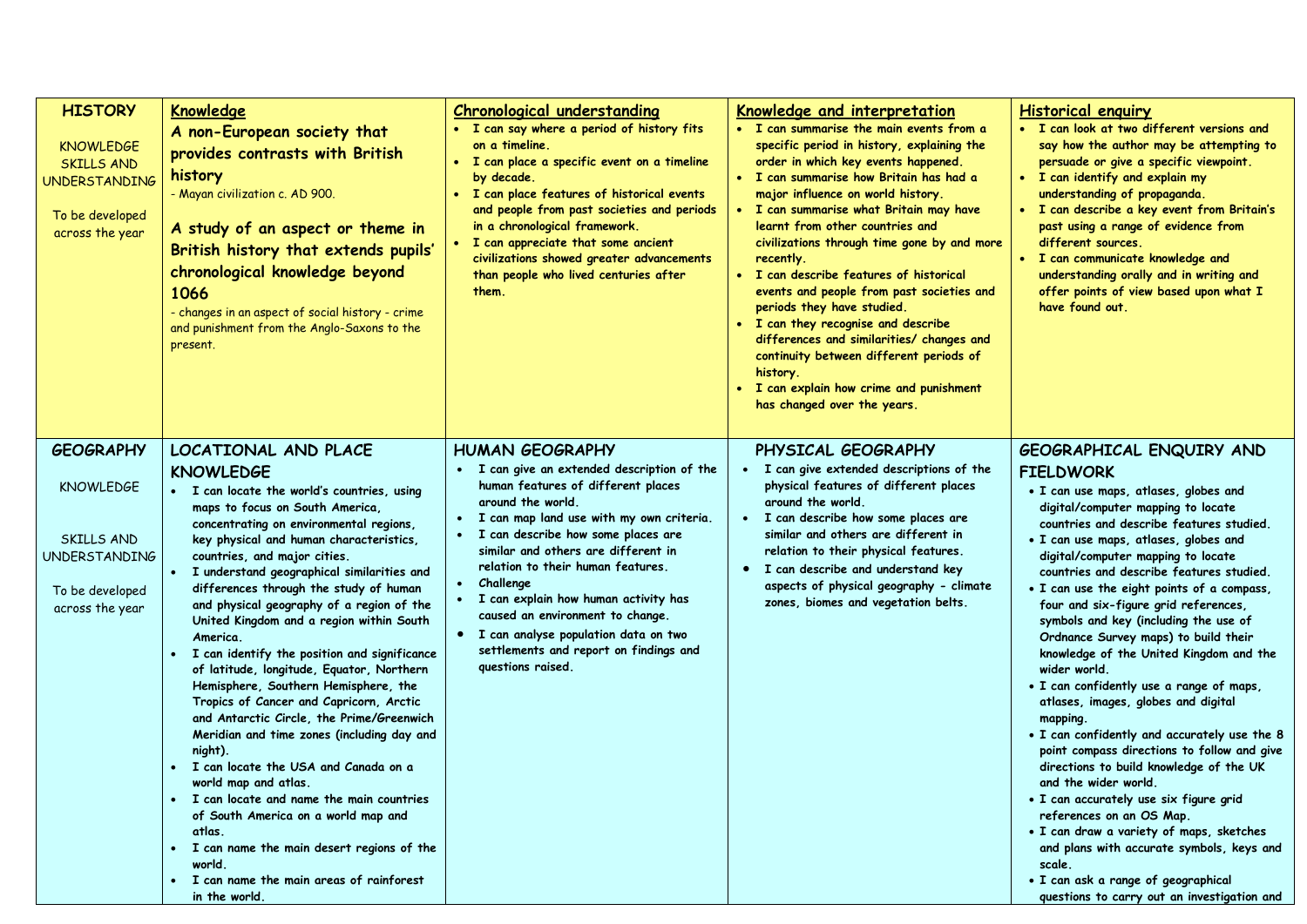| ART AND<br><b>DESIGN</b>                                                                          | I can identify and name the Tropics of<br>Cancer and Capricorn as well as the Arctic<br>and Antarctic circles on a world map.<br><b>USING MATERIALS</b><br>• I can explain why different tools have                                                                                                                                      |                                               | <b>DRAWING</b><br>• I can use a full range of pencils, charcoal                                                                                                                                                                                                                          |                                                                                                                                              | USE OF COLOUR,                                                                                      | PATTERN, TEXTURE, LINE,                                                                                                                                                                                                                                                                                                                                                                 | methods.                                                 | can explain opinions from a range of<br>different points of view.<br>• I can use a camera and locate annotated<br>photos on a map.<br>• I can accurately measure human and<br>physical features in the local area using a<br>range of appropriate instruments.<br>• I can confidently justify data collection<br>• I can independently present data findings<br>using maps, graphs and digital technologies<br>to show a clear enquiry route from child<br>led question to child led conclusion.<br>· I can recognise key symbols used on<br>ordnance survey maps.<br>• I can use fieldwork to observe, measure<br>and record the human and physical<br>features in the local area using a range of<br>methods, including sketch maps, plans and<br>graphs, and digital technologies.<br><b>RANGE OF ARTISTS</b><br>• I can explain the style of art used and how |
|---------------------------------------------------------------------------------------------------|------------------------------------------------------------------------------------------------------------------------------------------------------------------------------------------------------------------------------------------------------------------------------------------------------------------------------------------|-----------------------------------------------|------------------------------------------------------------------------------------------------------------------------------------------------------------------------------------------------------------------------------------------------------------------------------------------|----------------------------------------------------------------------------------------------------------------------------------------------|-----------------------------------------------------------------------------------------------------|-----------------------------------------------------------------------------------------------------------------------------------------------------------------------------------------------------------------------------------------------------------------------------------------------------------------------------------------------------------------------------------------|----------------------------------------------------------|-------------------------------------------------------------------------------------------------------------------------------------------------------------------------------------------------------------------------------------------------------------------------------------------------------------------------------------------------------------------------------------------------------------------------------------------------------------------------------------------------------------------------------------------------------------------------------------------------------------------------------------------------------------------------------------------------------------------------------------------------------------------------------------------------------------------------------------------------------------------|
| KNOWLEDGE,<br>SKILLS AND<br><b>UNDERSTANDING</b>                                                  | been used to create art<br>• I can explain why chosen specific<br>techniques have been used know how to<br>use feedback to make amendments and<br>improvement to art<br>I can use a range of e-resources to<br>$\bullet$<br>create art<br>• I can choose media to use to create<br>maximum impact                                        |                                               | or pastels when creating a piece of<br>observational art                                                                                                                                                                                                                                 |                                                                                                                                              | FORM, SPACE & SHAPE<br>might be used.<br>achieve specific results<br>irregular patterns<br>patterns | · I can select media and predict how it<br>• I can choose the style of painting to<br>match the purpose of my work.<br>· I can choose methods of printing to<br>· I can print more complex regular and<br>· I can overprint to create different                                                                                                                                         | Focus on:<br><b>Gustav Klimt</b><br><b>Jill Townsley</b> | it has been influenced by a famous artist<br>• I can understand what a specific artist is<br>trying to achieve in any given situation<br>. I can understand why art can be very<br>abstract and what message the artist is<br>trying to convey<br>Work of a local IOW artist                                                                                                                                                                                                                                                                                                                                                                                                                                                                                                                                                                                      |
| <b>DESIGN AND</b><br><b>TECHNOLOGY</b><br>KNOWLEDGE,<br><b>SKILLS AND</b><br><b>UNDERSTANDING</b> | <b>DESIGN</b><br>• I can research existing and<br>develop them so they are fit<br>for purpose and aimed at a<br>specific group.<br>· Follow and refine original plans.<br>· I can draw detailed designs,<br>justifying planning in convincing<br>way.<br>• I can show that culture and<br>society is considered in plans<br>and designs. | <b>MAKING</b><br>for.<br>$\bullet$<br>action. | • I can say which tools to use<br>for specific practical tasks.<br>• I can say how to use tools<br>correctly and safely.<br>• I can say which tool is used<br>I can explain why a specific<br>tool is best for a specific<br>• I can make a product that<br>relies on pulleys and gears. | <b>EVALUATING</b><br>• I can say how to test and<br>• I can explain how products<br>reasons.<br>· Evaluate product against<br>original plan. | evaluate designed products.<br>should be stored and give                                            | <b>TECHNICAL KNOWLEDGE</b><br>· I can link scientific knowledge<br>to design pulleys and gears.<br>• I know which IT product<br>would further enhance a<br>specific product.<br>Programming<br>I can use my knowledge to<br>improve a made product by<br>strengthening, stiffening or<br>reinforcing.<br>I can use my knowledge of<br>famous inventors/designers to<br>enhance my work. |                                                          | <b>FOOD TECHNOLOGY</b><br>• I can explain food ingredients<br>should be stored and give<br>reasons.<br>• I can work within a budget to<br>create and cook a meal.<br>• I can understand the<br>difference between a savoury<br>and sweet dish.                                                                                                                                                                                                                                                                                                                                                                                                                                                                                                                                                                                                                    |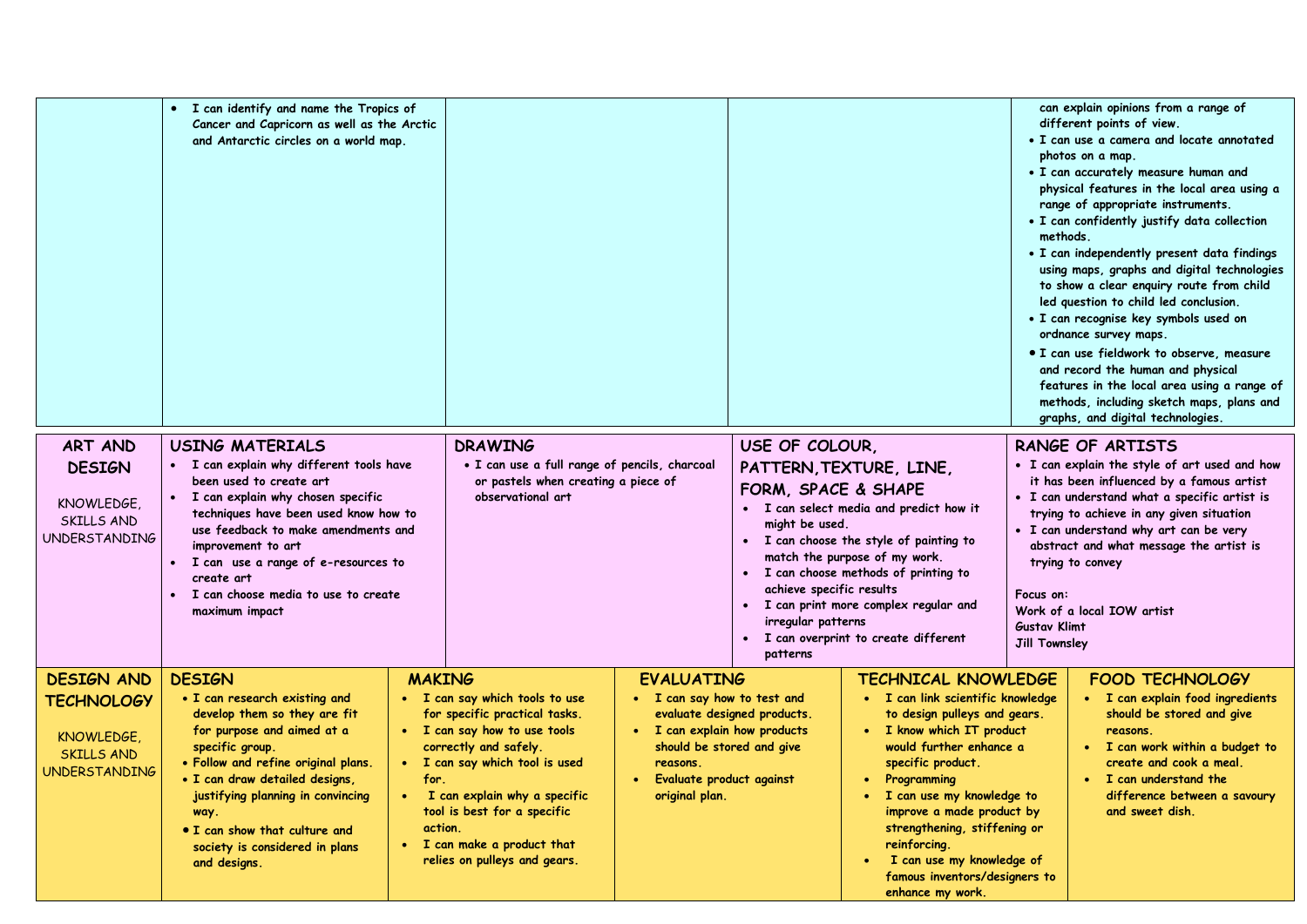| <b>MUSIC</b><br>KNOWLEDGE,<br><b>SKILLS AND</b><br><b>UNDERSTAN</b><br><b>DING</b><br>To be<br>developed<br>across the<br>year | COMPOSE, USE AND UNDERSTAND<br>• I can use a variety of different musical devices in my<br>composition? (including melody, rhythms and chords)<br>• I can recognise that different forms of notation serve<br>different purposes.<br>• I can use different forms of notation.<br>· I can combine groups of beats.<br>• I can begin to record using standard notation                                                                                                                                                                                       |                                                                                                                                                                                                                                                                                                                     | LISTENING AND APPRECIATING<br>• I can refine and improve my work.<br>• I can evaluate how the venue, occasion and purpose<br>affects the way a piece of music is created.<br>people of the time.                                                                                                                                                                  | · I can analyse features within different pieces of music.<br>· I can say how different styles of music influenced new<br>styles of music over time and make comparisons.<br>• I can compare and contrast the impact that different<br>composers from different times will have had on the | SINGING, PLAYING AND INSTRUMENT AND<br><b>PERFORMING</b><br>• I can sing a harmony part with an awareness of others.<br>I can perform parts from memory.<br>I can read musical notations on a staff taking account of<br>$\bullet$<br>dynamics and tempo.<br>· I can adjust dynamics and tempo when performing to aid<br>with phrasing and expression.<br>· I can take the lead in a performance.<br>I can take on a solo part.<br>I can provide rhythmic support.<br>$\bullet$                                                                                                                                                                                                                                                                                                                                                |                                              |
|--------------------------------------------------------------------------------------------------------------------------------|------------------------------------------------------------------------------------------------------------------------------------------------------------------------------------------------------------------------------------------------------------------------------------------------------------------------------------------------------------------------------------------------------------------------------------------------------------------------------------------------------------------------------------------------------------|---------------------------------------------------------------------------------------------------------------------------------------------------------------------------------------------------------------------------------------------------------------------------------------------------------------------|-------------------------------------------------------------------------------------------------------------------------------------------------------------------------------------------------------------------------------------------------------------------------------------------------------------------------------------------------------------------|--------------------------------------------------------------------------------------------------------------------------------------------------------------------------------------------------------------------------------------------------------------------------------------------|--------------------------------------------------------------------------------------------------------------------------------------------------------------------------------------------------------------------------------------------------------------------------------------------------------------------------------------------------------------------------------------------------------------------------------------------------------------------------------------------------------------------------------------------------------------------------------------------------------------------------------------------------------------------------------------------------------------------------------------------------------------------------------------------------------------------------------|----------------------------------------------|
| Suggested                                                                                                                      | Autumn 1 Charanga                                                                                                                                                                                                                                                                                                                                                                                                                                                                                                                                          | Autumn <sub>2</sub>                                                                                                                                                                                                                                                                                                 | Autumn 3 Charanga                                                                                                                                                                                                                                                                                                                                                 | Autumn 4 Charanga                                                                                                                                                                                                                                                                          | Autumn 5                                                                                                                                                                                                                                                                                                                                                                                                                                                                                                                                                                                                                                                                                                                                                                                                                       | Autumn 6                                     |
| <b>Charanga Units</b>                                                                                                          | <b>UNIT 1 Happy</b>                                                                                                                                                                                                                                                                                                                                                                                                                                                                                                                                        | Performance - sing and play<br>Christmas Carol Concert                                                                                                                                                                                                                                                              | Ukulele Course                                                                                                                                                                                                                                                                                                                                                    | UNIT 4 You've Got a Friend                                                                                                                                                                                                                                                                 | The History of Music -<br>multiple styles.                                                                                                                                                                                                                                                                                                                                                                                                                                                                                                                                                                                                                                                                                                                                                                                     | Performance - singing<br>Year 5/6 Production |
|                                                                                                                                |                                                                                                                                                                                                                                                                                                                                                                                                                                                                                                                                                            | The interrelated dimensions of music should be referred to throughout - pitch (high or low notes); duration (long and short notes); tempo (fast or slow) and dynamics (loud or quiet); structure (order of sections of<br>music e.g. verse, chorus, verse); timbre (quality of sound e.g. a reedy or woolly sound). |                                                                                                                                                                                                                                                                                                                                                                   |                                                                                                                                                                                                                                                                                            |                                                                                                                                                                                                                                                                                                                                                                                                                                                                                                                                                                                                                                                                                                                                                                                                                                |                                              |
| <b>COMPUTING</b>                                                                                                               | MULTIMEDIA SOUND AND MOTION                                                                                                                                                                                                                                                                                                                                                                                                                                                                                                                                |                                                                                                                                                                                                                                                                                                                     | TECHNOLOGY IN OUR LIVES                                                                                                                                                                                                                                                                                                                                           |                                                                                                                                                                                                                                                                                            | CODING AND PROGRAMMING                                                                                                                                                                                                                                                                                                                                                                                                                                                                                                                                                                                                                                                                                                                                                                                                         |                                              |
| KNOWLEDGE,<br>SKILLS AND<br><b>UNDERSTANDING</b>                                                                               | Film Making<br>• I can use appropriate software and other tools effectively<br>to write a film script.<br>• I can locate and check appropriate digital content, and<br>provide accurate crediting of sources.<br>• I can use digital recording devices to film and import into<br>video editing software.<br>· I can plan, conduct and import video interviews as part of a<br>short film.<br>I can use video editing software to create a short film.<br>I can use video editing software to turn a film project into<br>a finished movie and present it. |                                                                                                                                                                                                                                                                                                                     | Using & Applying: Launch a New Game<br>· I can design a new game, using appropriate software to<br>present information and advertise a product launch.<br>• I can present research on game types to inform planning.<br>· I can use Scratch or Kodu to create a simple game.<br>I can design appropriate advertising materials to launch or<br>promote a product. |                                                                                                                                                                                                                                                                                            | Kodu Programming<br>• I can investigate and evaluate the features of programming<br>software.<br>• I can program Kodu using When and Do instructions.<br>• I can use tools and add features to create an original landscape<br>in Kodu.<br>• I can analyse and deconstruct code to work out its purpose.<br>• I can program a character to be controlled around a custom<br>track to reach a goal.<br>· I can program a character to follow an automatic path.<br><b>Scratch: Animating Stories</b><br>• I can create appropriate animations.<br>I can structure and control the timing of events.<br>I can control when objects need to be visible.<br>I can sequence events to create a story narrative.<br>I can add voice sounds to enhance an animated story.<br>I can add interactive user features to a scene or story. |                                              |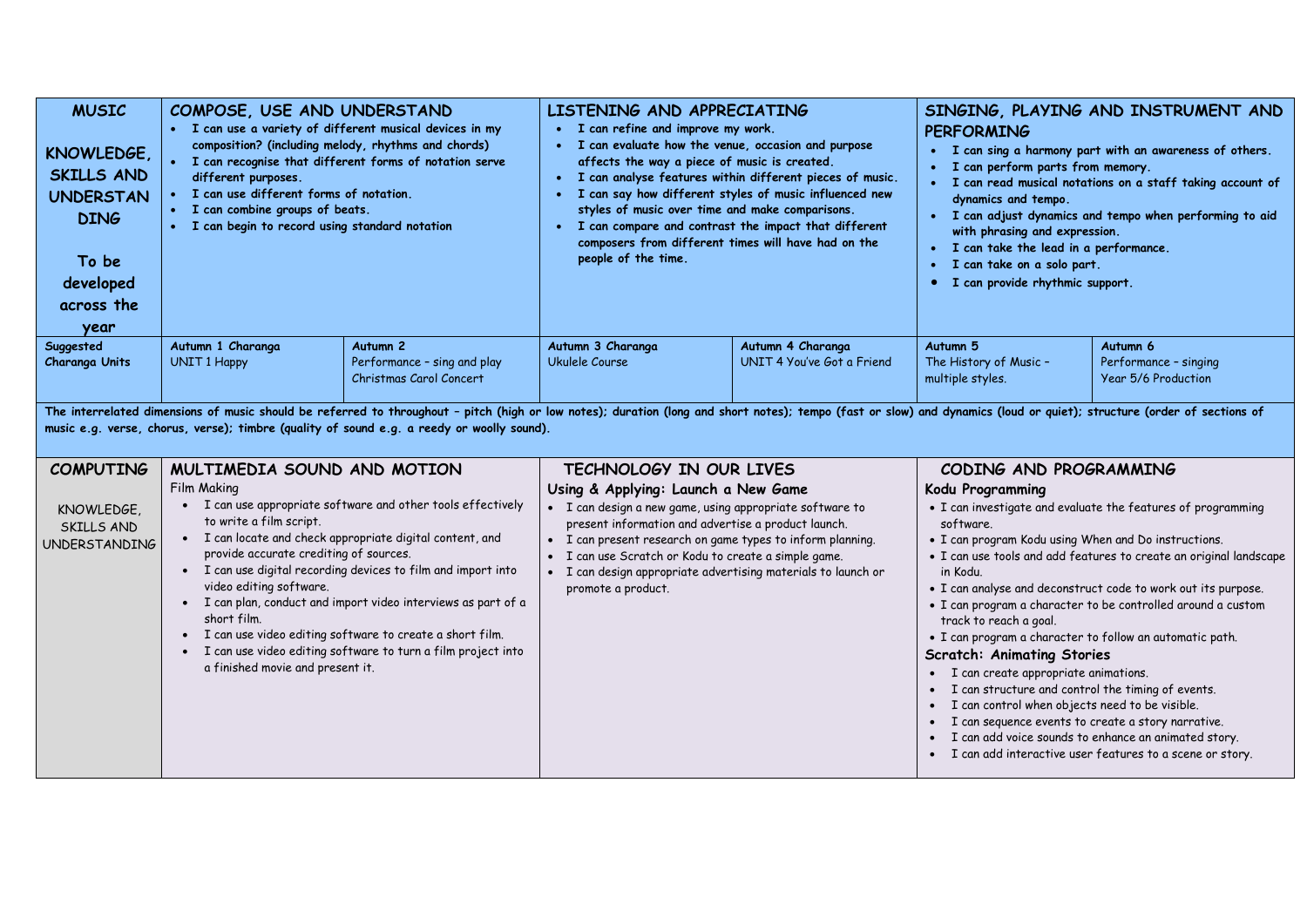|                                                                                                                       | HANDLING DATA<br>Spreadsheets<br>· I can enter data and formulae into a spreadsheet.<br>I can order and present data based on calculations.<br>• I can add, edit and calculate data.<br>• I can use a spreadsheet to solve problems.<br>• I can plan and calculate a spending budget.<br>• I can design a spreadsheet for a specific purpose.                                                                                                                                                                                                                                                                                                                                                                                                                                              | <b>ONLINE SAFETY</b><br>• I can find similarities and differences between in-person<br>and cyberbullying.<br>I can identify good strategies to deal with cyberbullying.<br>• I can identify secure websites by identifying privacy seals<br>of approval.<br>• I understand the benefits and pitfalls of online<br>relationships.<br>• I can identify information that I should never share.<br>• I can identify how the media play a powerful role in shaping<br>ideas about girls and boys.<br>• I can use my knowledge of online safety to create a multiple<br>choice quiz.                                                                                                                                                                                                                                                                                                                                                                                                                                             |                                                                                                                                                                                                                                                                                                                                                                                                                                                                                                                                                                                                                                                                                                                                                                                                                                                                                                                                                                                                                                                                                                                                                                                                                              |
|-----------------------------------------------------------------------------------------------------------------------|--------------------------------------------------------------------------------------------------------------------------------------------------------------------------------------------------------------------------------------------------------------------------------------------------------------------------------------------------------------------------------------------------------------------------------------------------------------------------------------------------------------------------------------------------------------------------------------------------------------------------------------------------------------------------------------------------------------------------------------------------------------------------------------------|----------------------------------------------------------------------------------------------------------------------------------------------------------------------------------------------------------------------------------------------------------------------------------------------------------------------------------------------------------------------------------------------------------------------------------------------------------------------------------------------------------------------------------------------------------------------------------------------------------------------------------------------------------------------------------------------------------------------------------------------------------------------------------------------------------------------------------------------------------------------------------------------------------------------------------------------------------------------------------------------------------------------------|------------------------------------------------------------------------------------------------------------------------------------------------------------------------------------------------------------------------------------------------------------------------------------------------------------------------------------------------------------------------------------------------------------------------------------------------------------------------------------------------------------------------------------------------------------------------------------------------------------------------------------------------------------------------------------------------------------------------------------------------------------------------------------------------------------------------------------------------------------------------------------------------------------------------------------------------------------------------------------------------------------------------------------------------------------------------------------------------------------------------------------------------------------------------------------------------------------------------------|
| <b>SPANISH</b><br><b>KNOWLEDGE</b><br><b>SKILLS AND</b><br><b>UNDERSTANDING</b><br>To be developed<br>across the year | Speaking & Listening<br>• I can hold a simple conversation with at least 3<br>exchanges (context: asking for/giving directions; my<br>home town; contrasting where I live with another<br>location)<br>I can give and follow clear directions<br>Reading<br>I can understand a short story or factual text and<br>note the main points (context: home-towns,<br>directions)<br>I can use the context to work out unfamiliar words<br>$\bullet$<br><b>Writing</b><br>I can write a related sequence of 3-4 sentences<br>$\bullet$<br>(context: my home town)<br>I can use my knowledge of grammar to speak<br>٠<br>correctly<br>I can use vocabulary introduced as part of the new<br>topic<br>I can use accurate pronunciation and intonation so<br>others can understand what I am saying | Speaking & Listening<br>I can hold a simple conversation with 3- 4 exchanges<br>$\bullet$ .<br><br>:<br>(context: discussing where I would like to visit and<br>why, describing features of locations)<br>I can answer questions on information given orally as<br>$\bullet$ .<br><br>:<br>(context: an audio recording or video clip about<br>unfamiliar locations)<br>Reading<br>I can retrieve information from a short factual text<br>$\bullet$ .<br>and note the main points (context: write-ups on<br>other countries/towns)<br>I can use the context to work out unfamiliar words<br>$\bullet$ .<br><br>:<br><b>Writing</b><br>I can write a paragraph of 4-5 sentences (context:<br>discussing where I would like to visit and why,<br>describing features of locations)<br>I can use my knowledge of grammar to speak<br>correctly<br>I can use vocabulary introduced as part of the new<br>topic<br>I can use accurate pronunciation and intonation so<br>$\bullet$ .<br>others can understand what I am saying | Speaking & Listening<br>I can hold a simple conversation with at least 4<br>exchanges (context: telling a new Spanish friend all<br>about myself: my name, age, birthday, where I live,<br>my pets, brothers and sisters, my likes and dislikes<br>relating to school subjects, interests and food)<br>I can answer questions on information given orally<br>(context: an audio recording or video clip about<br>people's interests/likes/dislikes/families)<br>Reading<br>I can understand a short story or factual text and<br>$\bullet$<br>note the main points (context: letters from Spanish<br>pen friends)<br>I can use the context to work out unfamiliar words<br>$\bullet$<br><b>Writing</b><br>I can write a paragraph of at least 4-5 sentences<br>$\bullet$<br>(context: a letter telling a new Spanish friend all<br>about myself: my name, age, birthday, where I live,<br>my pets, brothers and sisters, my likes and dislikes<br>relating to school subjects, interests and food)<br>I can use my knowledge of grammar to speak<br>correctly<br>I can use vocabulary introduced as part of the new<br>topic<br>I can use accurate pronunciation and intonation so<br>others can understand what I am saying |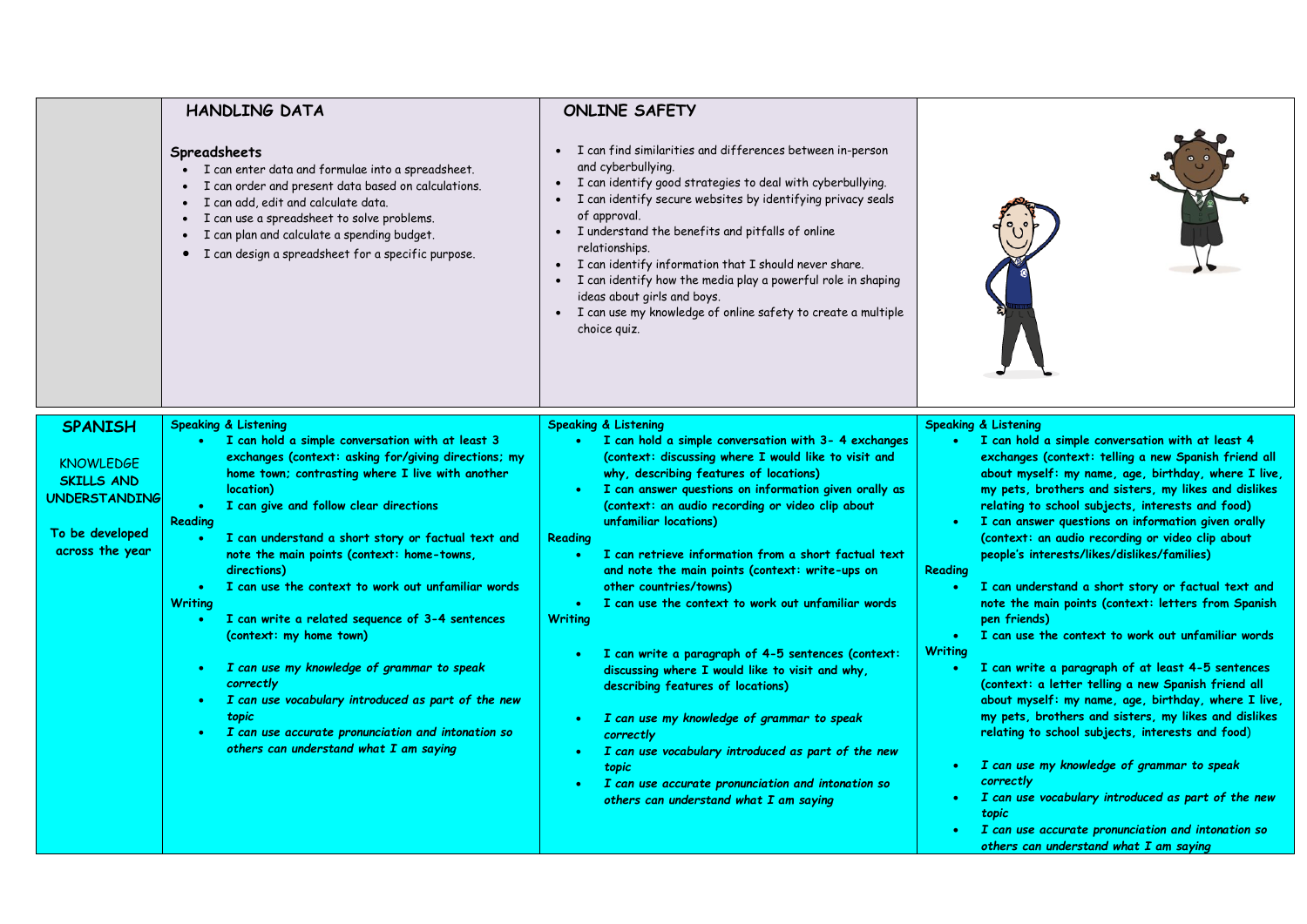| PHYSICAL                 | Autumn 1                                                                                                                                                                                                                                                                                                                                                                                                                                                                                                                                                                                                                                                                                                                                                                                |                                                                                                               | Spring 1                                                                                                                                                                                                                                                                                                                                                                                                                                                                                                                                                                                                                                                                                                     |                                                                                                                                                                                                                                | Summer 1                                                                                                                                                                                                                                                                                                                                                                                                                                                                                                                                                                                                                                                                                                                                                                               |                                                                                                                                                                                                                                                                                                                                                                                                                                                                                                               |  |
|--------------------------|-----------------------------------------------------------------------------------------------------------------------------------------------------------------------------------------------------------------------------------------------------------------------------------------------------------------------------------------------------------------------------------------------------------------------------------------------------------------------------------------------------------------------------------------------------------------------------------------------------------------------------------------------------------------------------------------------------------------------------------------------------------------------------------------|---------------------------------------------------------------------------------------------------------------|--------------------------------------------------------------------------------------------------------------------------------------------------------------------------------------------------------------------------------------------------------------------------------------------------------------------------------------------------------------------------------------------------------------------------------------------------------------------------------------------------------------------------------------------------------------------------------------------------------------------------------------------------------------------------------------------------------------|--------------------------------------------------------------------------------------------------------------------------------------------------------------------------------------------------------------------------------|----------------------------------------------------------------------------------------------------------------------------------------------------------------------------------------------------------------------------------------------------------------------------------------------------------------------------------------------------------------------------------------------------------------------------------------------------------------------------------------------------------------------------------------------------------------------------------------------------------------------------------------------------------------------------------------------------------------------------------------------------------------------------------------|---------------------------------------------------------------------------------------------------------------------------------------------------------------------------------------------------------------------------------------------------------------------------------------------------------------------------------------------------------------------------------------------------------------------------------------------------------------------------------------------------------------|--|
| <b>EDUCATION</b>         | • Fitness / Invasion Games                                                                                                                                                                                                                                                                                                                                                                                                                                                                                                                                                                                                                                                                                                                                                              |                                                                                                               | • Invasion Games / Gymnastics                                                                                                                                                                                                                                                                                                                                                                                                                                                                                                                                                                                                                                                                                |                                                                                                                                                                                                                                | • Striking and Fielding / Athletics                                                                                                                                                                                                                                                                                                                                                                                                                                                                                                                                                                                                                                                                                                                                                    |                                                                                                                                                                                                                                                                                                                                                                                                                                                                                                               |  |
| KNOWLEDGE,<br>SKILLS AND | Autumn <sub>2</sub><br>• Invasion Games / Athletics                                                                                                                                                                                                                                                                                                                                                                                                                                                                                                                                                                                                                                                                                                                                     |                                                                                                               | Spring 2<br>• Dance / Outdoor and Adventurous Activities                                                                                                                                                                                                                                                                                                                                                                                                                                                                                                                                                                                                                                                     |                                                                                                                                                                                                                                | Summer 2<br>• Striking and Fielding / Net Games                                                                                                                                                                                                                                                                                                                                                                                                                                                                                                                                                                                                                                                                                                                                        |                                                                                                                                                                                                                                                                                                                                                                                                                                                                                                               |  |
| <b>UNDERSTANDING</b>     | <b>INVASION GAMES</b><br>• I can understand that when my team has<br>the ball they are attacking and when we<br>haven't they are defending.<br>I can understand different ways of<br>attacking and know how to use positions<br>for my team.<br>I can understand different ways to<br>attack and defend.<br>I can choose right formations and tactics<br>for attack and defence.<br>I know how I can support other players<br>in attack and defence.<br>I understand how to get ready for<br>games.<br>I know some ideas for warm up exercises<br>and routines.<br>I know what makes a good warm up.<br>I know what clothing and footwear is<br>best to wear.<br>I know how to check playing area.<br>I know how playing invasion games helps<br>my fitness and the benefits of playing | <b>GYMNASTICS</b><br>limited equipment.<br>fairly.<br>timing and actions)<br>up.<br>school day.<br>gymnastics | I can make up a sequence and adapt it to<br>different apparatus layouts.<br>I can use combinations of dynamics<br>(pathways) to use space effectively.<br>I can make up my own rules for longer,<br>more complex sequences.<br>I can plan a sequence and adapt it to<br>I can work as a group and share roles<br>I can investigate different ways of<br>working with a partner or small group.<br>I can use compositional ideas (contrasts<br>and variation in shape, speed, level,<br>I know how gymnastics promotes<br>strength, power and suppleness.<br>I understand the importance of warming<br>I know the value of exercise outside of<br>I can devise an effective warm up for                       | <b>DANCE</b><br>I can explore, improvise and combine<br>movement ideas fluently and effectively.<br>I can understand how a dance is formed<br>and performed.<br>I can evaluate, refine and develop my<br>own and others' work. |                                                                                                                                                                                                                                                                                                                                                                                                                                                                                                                                                                                                                                                                                                                                                                                        | NET AND WALL GAMES<br>• I can devise a scoring system.<br>• I can hit the ball in the court away<br>from opponent, know how to outwit them<br>using speed height and direction of ball.<br>• I know where to stand when attacking<br>and defending.<br>• I can explain why participants including<br>myself are playing well in the games.<br>· I know what I need to get better at<br>and what to practice.<br>• I understand practices to help with<br>precision, consistency and speed about<br>the court. |  |
|                          | outside of school.<br>STRIKING AND FIELDING<br>• I can use and adapt rules, strategies and tactics, using<br>my knowledge of basic principles of batting and fielding.<br>· I can evaluate strengths and weaknesses in my own and<br>others' performances and suggest improvements.                                                                                                                                                                                                                                                                                                                                                                                                                                                                                                     |                                                                                                               | MULTISKILLS AND ATHLETICS<br>• I can develop the consistency of my actions in a number<br>of events.<br>I can increase the number of techniques that I use.<br>· I can sustain pace over longer distances, e.g. sprint for<br>seven seconds, run for one or two minutes.<br>• I can throw with greater control, accuracy and<br>efficiency.<br>• I can perform a range of jumps showing power, control<br>and consistency at both take-off and landing.<br>• I can understand why exercise is good for fitness,<br>health and wellbeing.<br>I can say why some athletic activities can improve<br>strength, power or stamina and explain how these can<br>help their performance in other types of activity. |                                                                                                                                                                                                                                | OUTDOOR & ADVENTUROUS<br>• I can draw my own maps and plans and set trails for<br>others to follow<br>• I can use the eight points of the compass to orientate<br>myself<br>I can plan before starting an orienteering challenge<br>. I can help plan and share roles within the group based on<br>each other's strengths<br>• I can work increasingly well in groups where roles and<br>responsibilities are understood<br>• I can change roles or ideas if they are not working<br>I can recognise my own and others' feelings<br>I can recognise and talk about the dangers of tasks<br>I can recognise how to keep myself and others safe<br>· I can plan strategies to solve problems/plan routes/follow<br>trails/build shelters etc.<br>• I can implement and refine strategies |                                                                                                                                                                                                                                                                                                                                                                                                                                                                                                               |  |